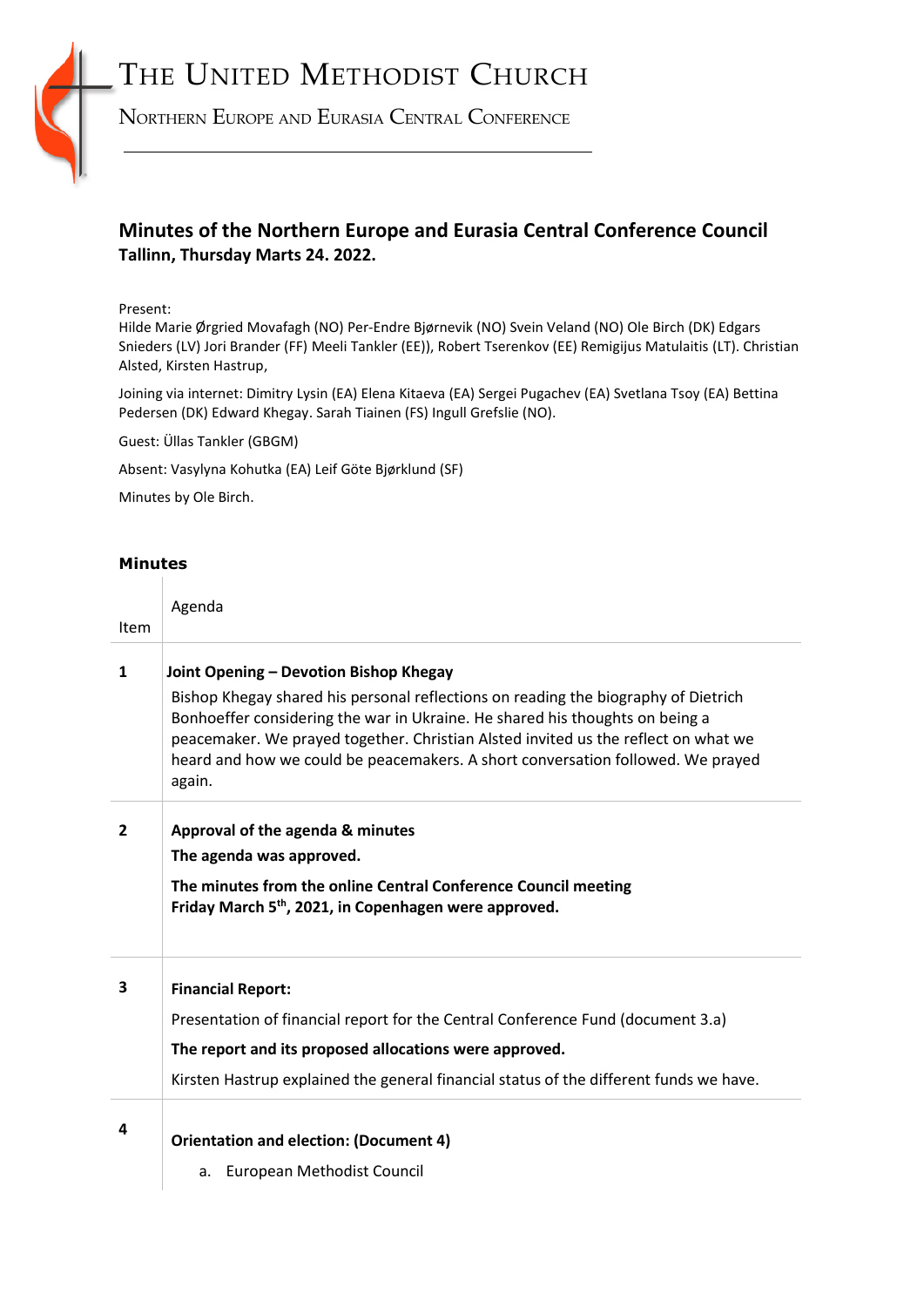

| Item | Agenda                                                                                                                                                                                                                                                      |  |  |  |
|------|-------------------------------------------------------------------------------------------------------------------------------------------------------------------------------------------------------------------------------------------------------------|--|--|--|
|      | Proposal: To not change the present representation before the next Central<br>Conference.                                                                                                                                                                   |  |  |  |
|      | The proposal was approved.                                                                                                                                                                                                                                  |  |  |  |
|      | If vacancies arise the respective annual conferences' administrative boards will<br>be asked to nominate.                                                                                                                                                   |  |  |  |
|      | The annual conferences of 2024 need to nominate names to the ordinary Central<br>Conference.                                                                                                                                                                |  |  |  |
|      | b. World Methodist Council                                                                                                                                                                                                                                  |  |  |  |
|      | Proposal: To continue with the current system. We will send Bishop Christian<br>Alsted and make the other 3 seats available to the Annual Conferences.                                                                                                      |  |  |  |
|      | The proposal was approved.                                                                                                                                                                                                                                  |  |  |  |
|      | c. Conference of European Churches.                                                                                                                                                                                                                         |  |  |  |
|      | We elected Sarah Tiainen, Finland.                                                                                                                                                                                                                          |  |  |  |
| 5    | The situation in Ukraine                                                                                                                                                                                                                                    |  |  |  |
|      | The situation of the UMC in Ukraine (document 5.a)<br>а.                                                                                                                                                                                                    |  |  |  |
|      | How are ACs raising funds to support the church in Ukraine?<br>b.                                                                                                                                                                                           |  |  |  |
|      | How do churches engage in hospitality towards refugees?<br>c.                                                                                                                                                                                               |  |  |  |
|      | The episcopal supervision of Ukraine<br>d.                                                                                                                                                                                                                  |  |  |  |
|      | We shared stories of the situation in the Ukraine about the raising of funds to support<br>the church in Ukraine and hospitality in European countries that receive refugees.                                                                               |  |  |  |
|      | Edward Khegay informed us about the church in Ukraine and the coordination effort by<br>the South and Central Central Conference, the help coming in from many different<br>countries.                                                                      |  |  |  |
|      | He also talked about the difficulties of working with the leadership of the church in the<br>Ukraine. No annual conference has been held for two years.                                                                                                     |  |  |  |
|      | The decision made by the Ukraine Moldova Provisional Annual Conference in June 2020<br>to no longer be part of the Eurasia episcopal Area, has not been addressed further by<br>Bishop Khegay since his letter immediately following the annual conference. |  |  |  |
|      | Robert Tserenkov, Elina Kitaeva and Üllas Tankler shared their personal perspectives and<br>experiences of doing ministry and living with the consequences of this terrible war in<br>Ukraine.                                                              |  |  |  |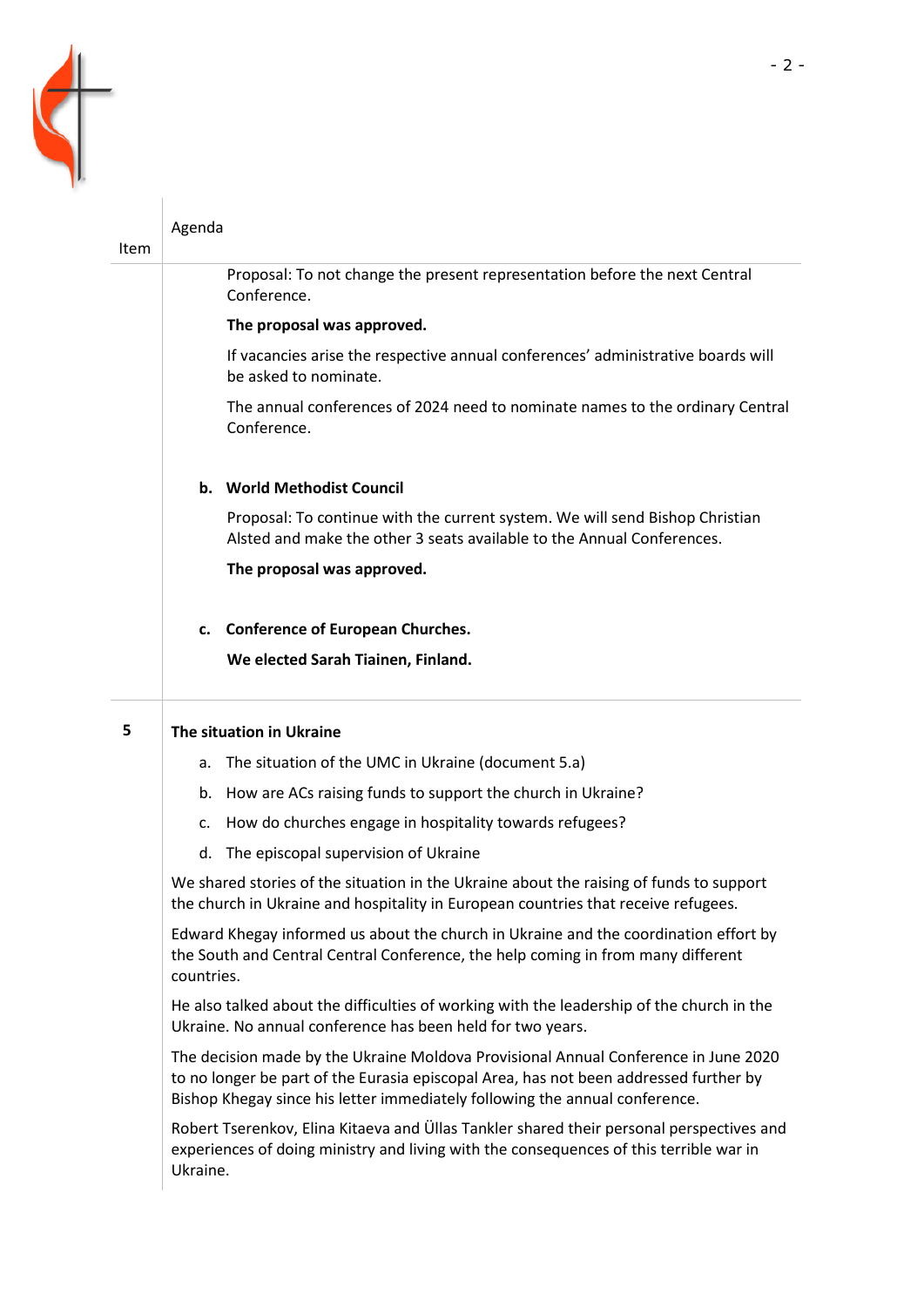

# Agenda

## Item

Concerning the episcopal supervision of Ukraine.

Several members of the council asked Bishop Khegay to consider letting the episcopal supervision be handled by Bishop Alsted until the end of the war. He refused this.

Hilde Marie Movafagh moved that the four European bishops should have a conversation on the same evening to try to solve the problem. (Bishops Streif and Rückert were scheduled to meet with the council to share about the development in their episcopal areas).

# **The motion was adopted**

Hilde Marie Øgreid Movafagh commented that if the four bishops cannot find a solution, we should have a motion to the council to move the border of the areas of the Central Conference so that Ukraine will become part of the Nordic and Baltic episcopal area temporarily, as long as the war continues.

Per-Endre Bjørnevik moved to have the rest of the meeting in closed session due to the nature of the issue containing personal information.

### **The motion was approved.**

The four European bishops met online in the evening.

Bishops Khegay and Alsted came back with the following motion:

The Central Conference Council will write a letter to the Ukraine Moldova Provisional Annual Conference and express our concern and care and assure the church in Ukraine and Moldova of our prayers and support in their struggles to survive and to serve the community. The Letter should also bring up the matter of the church building in Bishkek Kyrgyzstan and explicitly say that the building without further delay must be returned to its rightful owner the Eastern Russia and Central Asia Provisional Annual Conference. We ask rev. Oleg Staurodubets, who currently holds the deed of the building, to carry this out immediately.

# **The motion was approved.**

Hilde Marie Øgreid Movafagh proposed that the Central Conference Council decide to temporarily move the Ukraine/Moldova provisional annual conference from the Eurasia Episcopal Area to the Nordic and Baltic Episcopal Area. Bishop Alsted pointed out that it is the Central Conference that has the authority to move an annual conference, and that, even if the war means that we are in a special situation, if Bishop Khegay is not in agreement, he will not support such action by the council.

Ole Birch made the following motion:

To ask the bishops to before May  $1<sup>st</sup>$ , 2022, call a special online session of the Central Conference with the sole purpose to temporarily, until the next ordinary Central Conference, change the boarders of the episcopal areas in the Central Conference so that the Ukraine and Moldova provisional Annual Conference be moved to the Nordic and Baltic Episcopal Area.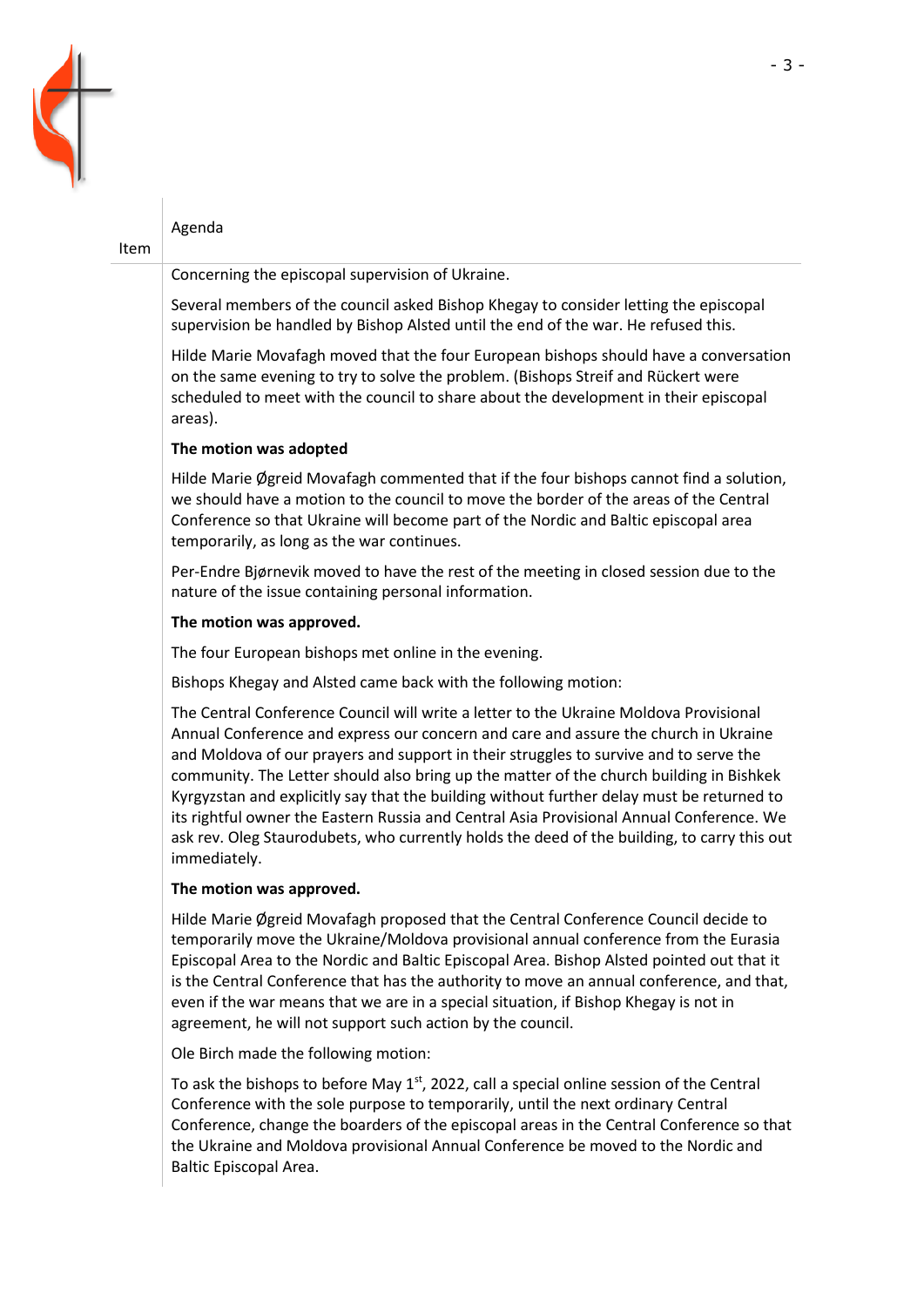

| Item                    | Agenda                                                                                                                                                                                                                                                                                                                                                                               |  |  |
|-------------------------|--------------------------------------------------------------------------------------------------------------------------------------------------------------------------------------------------------------------------------------------------------------------------------------------------------------------------------------------------------------------------------------|--|--|
|                         | This action is deemed necessary considering the war.                                                                                                                                                                                                                                                                                                                                 |  |  |
|                         | The motion passed with 11 votes in favor and 3 votes against.                                                                                                                                                                                                                                                                                                                        |  |  |
|                         | Bishop Alsted quoted BoD § 542.2 "The bishops in a central Conference or a majority of<br>them, with the concurrence of the executive committee or other authorized committee,<br>shall have the authority to call an extra session of the central conference to be held at<br>the time and place designated by them"                                                                |  |  |
|                         | He them asked Bishop Kehgay, if he was willing to call an extra session of the central<br>conference, which Bishop Kehgay declined. Bishop Alsted said that based on the clear<br>majority of the council in favor of the motion he was willing to call an extra session of the<br>central conference.                                                                               |  |  |
|                         | The extra session will be called for Saturday the 30 <sup>th</sup> . April 2022 at 09.00 CET.                                                                                                                                                                                                                                                                                        |  |  |
|                         | It was moved to ask Hilde Marie Øgreid Movafagh, Ole Birch, Robert Tserenkov and<br>Vasylyna Kohutka to write the rationale for the motion based on the discussion.                                                                                                                                                                                                                  |  |  |
|                         | The motion was approved.                                                                                                                                                                                                                                                                                                                                                             |  |  |
| 6                       | <b>General Conference &amp; Central Conference</b>                                                                                                                                                                                                                                                                                                                                   |  |  |
|                         | a. Postponement of GC to 2024 (document 6.a)<br>Bishop Alsted gave an orientation                                                                                                                                                                                                                                                                                                    |  |  |
|                         | <b>b.</b> Time and place for the CC.                                                                                                                                                                                                                                                                                                                                                 |  |  |
|                         | The item was moved to item 9.                                                                                                                                                                                                                                                                                                                                                        |  |  |
|                         |                                                                                                                                                                                                                                                                                                                                                                                      |  |  |
| $\overline{\mathbf{z}}$ | <b>Reporting from the Area Groups</b>                                                                                                                                                                                                                                                                                                                                                |  |  |
|                         | A. Continued Education                                                                                                                                                                                                                                                                                                                                                               |  |  |
|                         | Applications                                                                                                                                                                                                                                                                                                                                                                         |  |  |
|                         | - There are no application at this time.                                                                                                                                                                                                                                                                                                                                             |  |  |
|                         | - At the next meeting in the area group, we suggest having the theological fund on the<br>agenda to discuss again how to interpret the criteria and how to spend the money. When<br>applications are not coming, we must look at ways of initiating projects that benefits<br>theology, education, and the church. Kirsten and Hilde Marie will prepare this point of<br>the agenda. |  |  |
|                         | The book project                                                                                                                                                                                                                                                                                                                                                                     |  |  |

- The UM Publishing house has agreed to cooperate with us on the book project.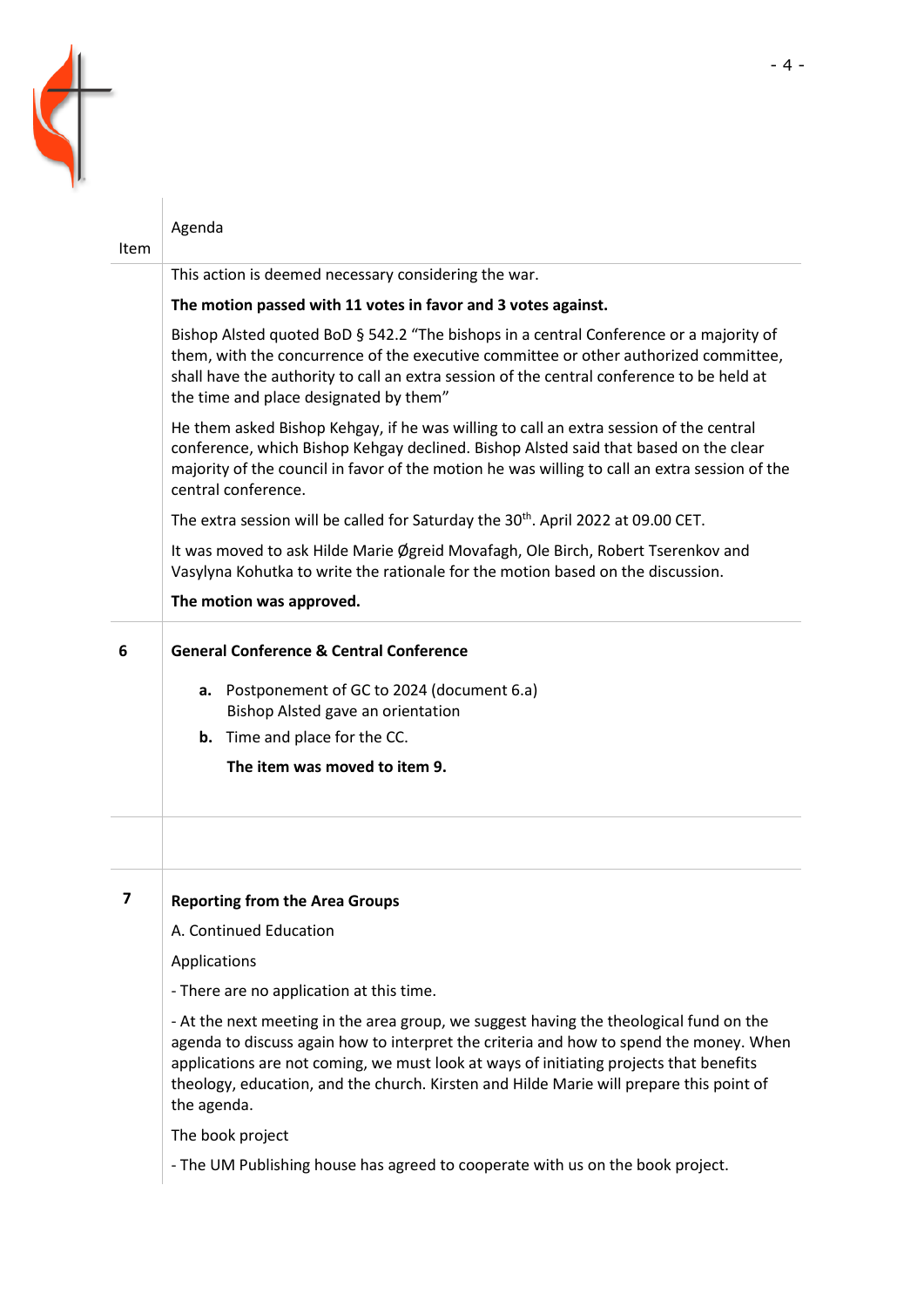

|      | Agenda                                                                                                                                                                                                                                                                                                                                                                                               |  |  |  |
|------|------------------------------------------------------------------------------------------------------------------------------------------------------------------------------------------------------------------------------------------------------------------------------------------------------------------------------------------------------------------------------------------------------|--|--|--|
| Item |                                                                                                                                                                                                                                                                                                                                                                                                      |  |  |  |
|      | - The committee asked the seminaries in Oslo and Tallinn to alternate on working on the<br>book. Oslo has agreed, Tallinn is more hesitant. Oslo will take the first two books. The<br>committee is still in charge of the project and can at any time choose to organize it<br>differently.                                                                                                         |  |  |  |
|      | Events of continued education                                                                                                                                                                                                                                                                                                                                                                        |  |  |  |
|      | - The committee asked the seminaries to alternate on hosting a seminar for continued<br>education. The first will be held in the spring 2023. It is the suggestion of the committee<br>that participance is not mandatory. An idea for this seminar is peacebuilding,<br>peacebuilding as the work of the church, etc. Costs will be covered from the theological<br>fund except for a symbolic fee. |  |  |  |
|      | B. Development of the connection in the episcopal area                                                                                                                                                                                                                                                                                                                                               |  |  |  |
|      | Nothing to report.                                                                                                                                                                                                                                                                                                                                                                                   |  |  |  |
|      | C. International and ecumenical representation                                                                                                                                                                                                                                                                                                                                                       |  |  |  |
|      | Nothing to report                                                                                                                                                                                                                                                                                                                                                                                    |  |  |  |
| 8    | <b>Disaffiliation</b>                                                                                                                                                                                                                                                                                                                                                                                |  |  |  |
|      | Launching of the Global Methodist church May 1st, 2022. (Document 8.a)<br>a.                                                                                                                                                                                                                                                                                                                         |  |  |  |
|      | b. Process for Annual Conferences desiring to leave the denomination (document<br>8.b)                                                                                                                                                                                                                                                                                                               |  |  |  |
|      | c. Process for local churches desiring to leave the denomination (document 8.c)                                                                                                                                                                                                                                                                                                                      |  |  |  |
|      | d. Process for pastors and deacons desiring to leave the denomination (document 8)<br>d)                                                                                                                                                                                                                                                                                                             |  |  |  |
|      | Bishop Alsted walked us through the documents. They are not yet ready for<br>publication.                                                                                                                                                                                                                                                                                                            |  |  |  |
| 9    | Possible Called Session of The Central Conference spring 2023                                                                                                                                                                                                                                                                                                                                        |  |  |  |
|      | Report from the task force (document 9.a)<br>a.                                                                                                                                                                                                                                                                                                                                                      |  |  |  |
|      | Ole Birch presented the report.                                                                                                                                                                                                                                                                                                                                                                      |  |  |  |
|      | We had a long conversation on the purpose, benefits, and viability of having a<br>called session.                                                                                                                                                                                                                                                                                                    |  |  |  |
|      | Motion: To communicate to the Central Conference delegates to reserve the<br>marts 2023 dates for an online meeting.                                                                                                                                                                                                                                                                                 |  |  |  |
|      | The motion was approved.                                                                                                                                                                                                                                                                                                                                                                             |  |  |  |
|      | We will look again at having a called session at our fall meeting. There we will also                                                                                                                                                                                                                                                                                                                |  |  |  |

determine dates for a regular Central Conference following the postponed 2020 General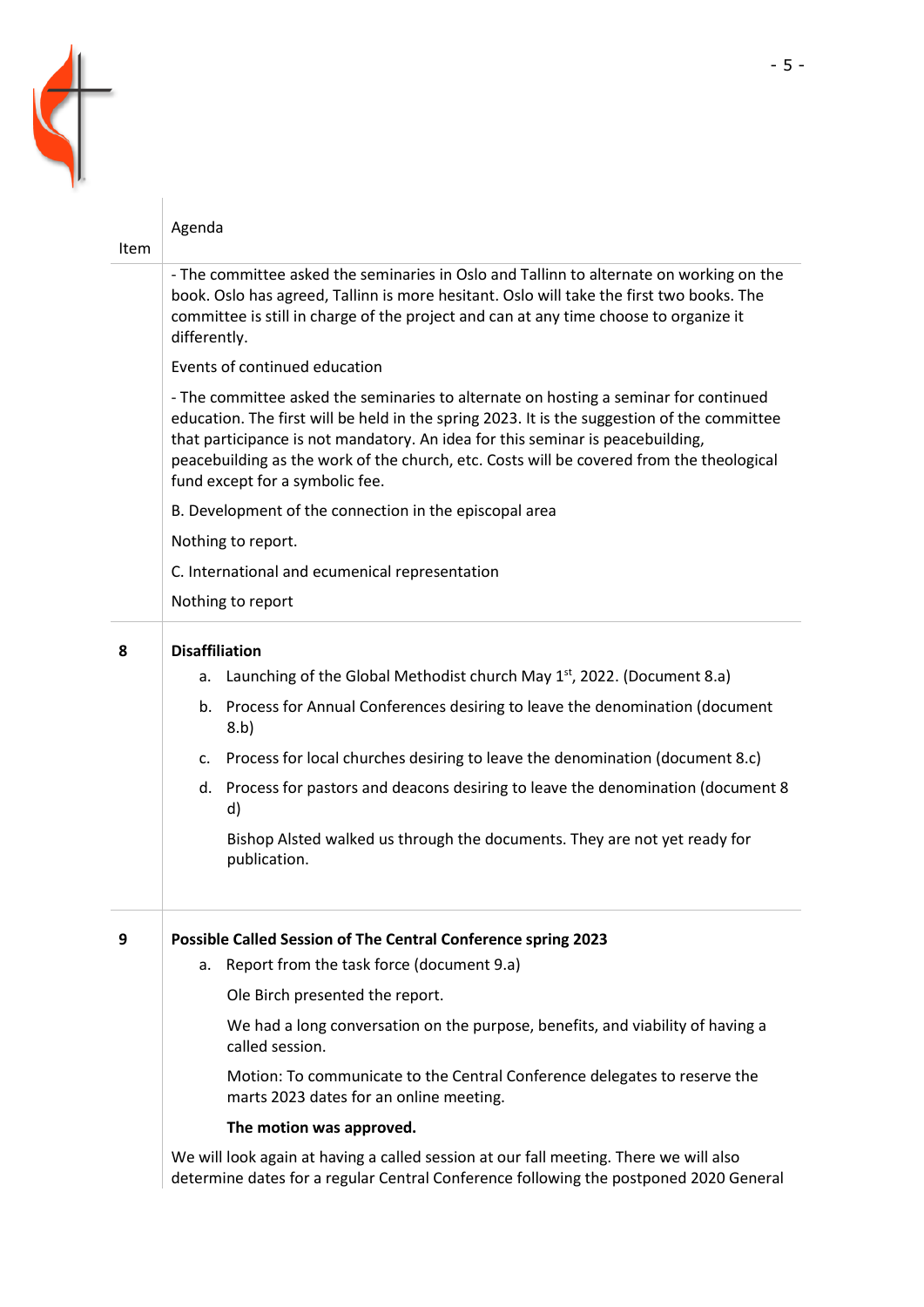

|             | Agenda                                                                                                                                                                                                                                                                                                                                                                                             |  |  |  |  |
|-------------|----------------------------------------------------------------------------------------------------------------------------------------------------------------------------------------------------------------------------------------------------------------------------------------------------------------------------------------------------------------------------------------------------|--|--|--|--|
| <b>Item</b> |                                                                                                                                                                                                                                                                                                                                                                                                    |  |  |  |  |
|             | Conference.                                                                                                                                                                                                                                                                                                                                                                                        |  |  |  |  |
| 10          | Regular Central conference - Time and Place                                                                                                                                                                                                                                                                                                                                                        |  |  |  |  |
|             | The entire item will be on the agenda of our meeting in the fall of 2022. No further<br>discussion.                                                                                                                                                                                                                                                                                                |  |  |  |  |
|             | <b>Budget</b><br>٠                                                                                                                                                                                                                                                                                                                                                                                 |  |  |  |  |
|             | <b>Episcopal elections</b>                                                                                                                                                                                                                                                                                                                                                                         |  |  |  |  |
|             | Extension of terms until election takes place<br>$\circ$                                                                                                                                                                                                                                                                                                                                           |  |  |  |  |
|             | Review evaluation from Central Conference 2016                                                                                                                                                                                                                                                                                                                                                     |  |  |  |  |
|             | Program                                                                                                                                                                                                                                                                                                                                                                                            |  |  |  |  |
|             | Agenda – making the conference as engaging as possible                                                                                                                                                                                                                                                                                                                                             |  |  |  |  |
|             | O Focus Groups?<br>o Speed debating - or similar?<br>$\circ$ Small groups – spiritual life – Christian conferencing<br>Plan of organization and Rules of Order<br>$\circ$<br>Adaptations to the Book of Discipline                                                                                                                                                                                 |  |  |  |  |
|             | Committee on investigation and administrative review para 636 og<br>$\circ$<br>2703.2 put together fewer members - cooperation with other annual<br>conferences<br>Paragraphs on Judicial Court have been forgotten since 2005<br>$\circ$<br>Paragraphs on complaints - can be simplified<br>$\circ$<br>Simplified annual conference organization<br>$\circ$<br>Course of Study program<br>$\circ$ |  |  |  |  |
| 11          | <b>Other Matters</b>                                                                                                                                                                                                                                                                                                                                                                               |  |  |  |  |
|             | Coming meetings                                                                                                                                                                                                                                                                                                                                                                                    |  |  |  |  |
|             | 11-12 October 2022 in Copenhagen.                                                                                                                                                                                                                                                                                                                                                                  |  |  |  |  |
|             |                                                                                                                                                                                                                                                                                                                                                                                                    |  |  |  |  |
| 13          | <b>Meeting with European Bishops</b>                                                                                                                                                                                                                                                                                                                                                               |  |  |  |  |
|             | Due to the conversation about the episcopal oversight of Ukraine, this item was<br>cancelled.                                                                                                                                                                                                                                                                                                      |  |  |  |  |
| 14          | <b>Reflections - perspectives</b>                                                                                                                                                                                                                                                                                                                                                                  |  |  |  |  |